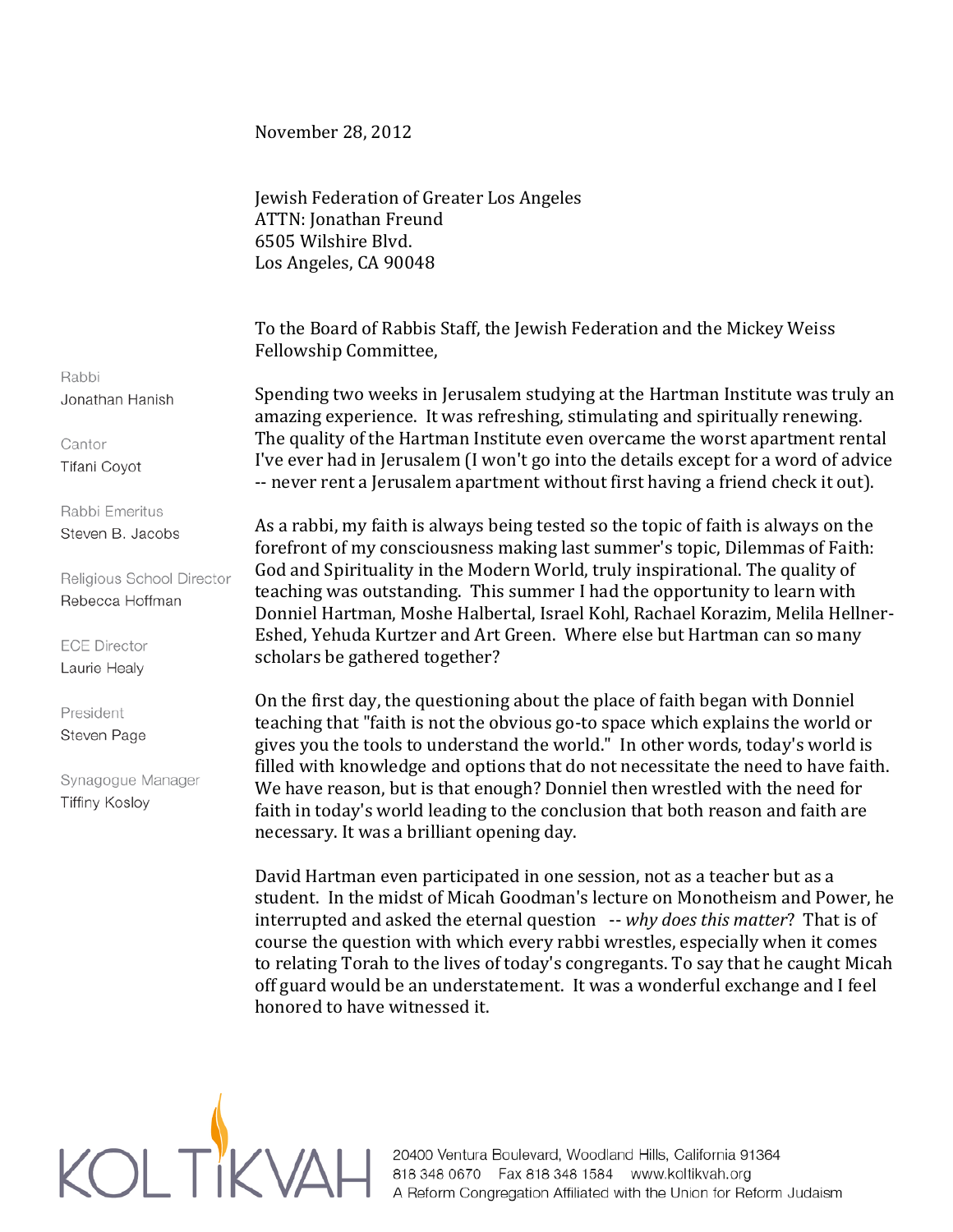I admit that I was never much of a Maimonides' fan. His definition of God just didn't hold my attention. Not, at least, until it was explained to me by the scholars at Hartman. More than one scholar discussed this great man and his work. This past High Holy Days, I incorporated this new knowledge, this new perspective, into a sermon I wrote about perfection. I taught that we are given the luxury of being imperfect since God is the only place/person/entity that can be considered perfect. This knowledge gives freedom to the individual since it teaches us that we no longer need to attempt to do everything perfectly. We can therefore forgive ourselves for our mistakes since perfection is reserved for God. The idea of perfection being separate from us is liberating, and that is at the core of Maimonides' philosophy.

Perhaps Moshe Halbertal summed it up the best. He began his lecture by quoting Martin Buber who said, "We don't believe 'that', we believe 'in.'" He went on to teach that no matter how unreasonable our belief we must act on it, i.e. we must believe "in" something and that belief is based in action. Moshe calls this emunah, truth. Emunah is not about claiming something is right but the capacity to act. His example: a father who searches for a lost son even though there is only a 1% chance of finding him. Emunah is holding fast to a proposition that gives you strength.

Faith/belief was examined from so many different perspectives that I am thankful the Hartman Institute provides such a full binder of handouts and that I kept notes on the lectures. I am sure I will be referring to both for years to come.

Once again, thank you for this amazing opportunity. If not for the grant, this gateway might never have been opened for me. I hope to study at the Hartman Institute again in the near future.

L'shalom,

Rabbi Jon Hanish



A Reform Congregation Affiliated with the Union for Reform Judaism

Rabbi Jonathan Hanish

Cantor Tifani Coyot

Rabbi Emeritus Steven B. Jacobs

Religious School Director Rebecca Hoffman

**ECE Director** Laurie Healy

President Steven Page

Synagogue Manager **Tiffiny Kosloy**